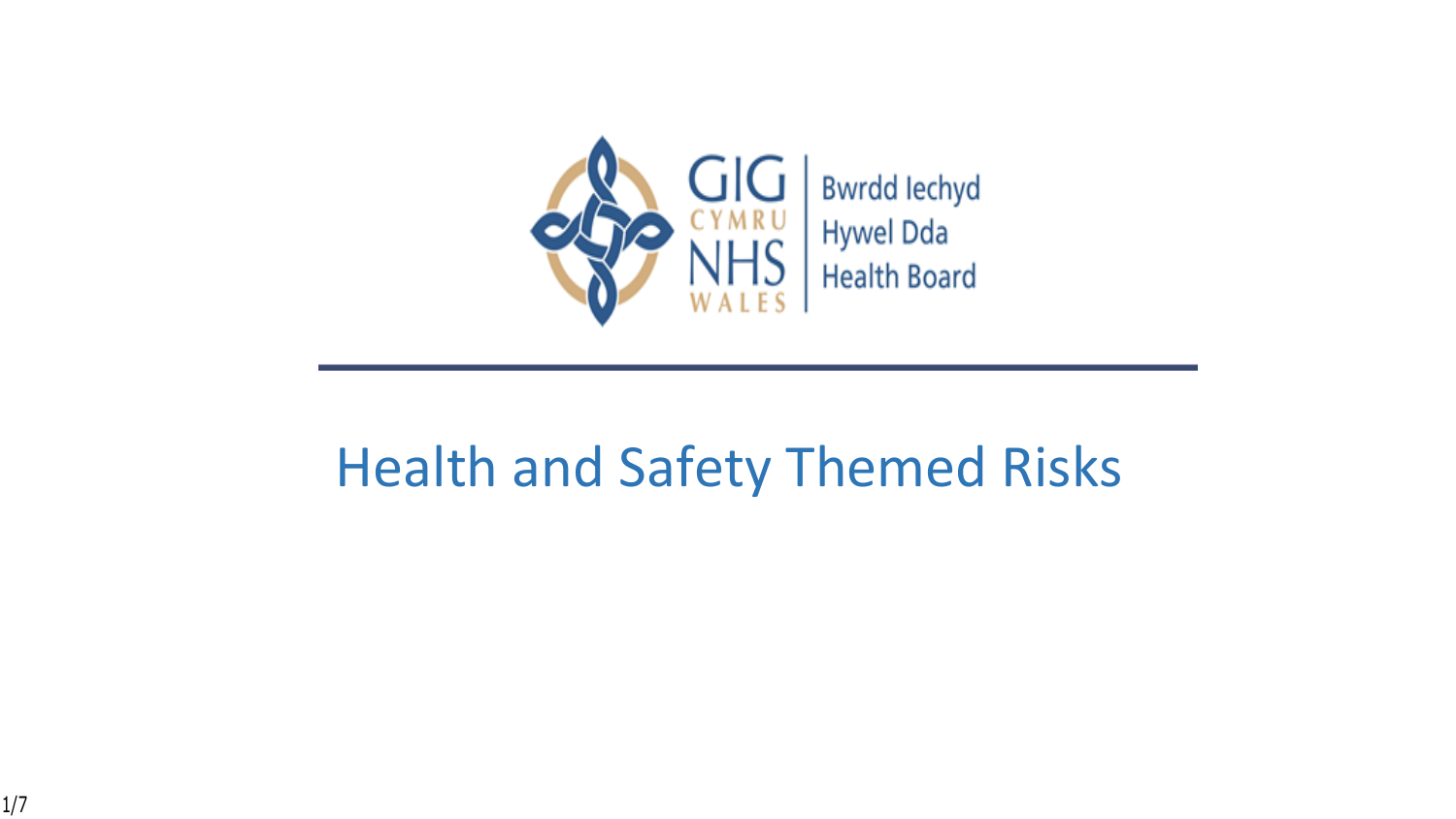# **Situation**

572 risks are currently recorded on Datix. The Health and Safety Team scrutinise the Datix system and periodically review the risks.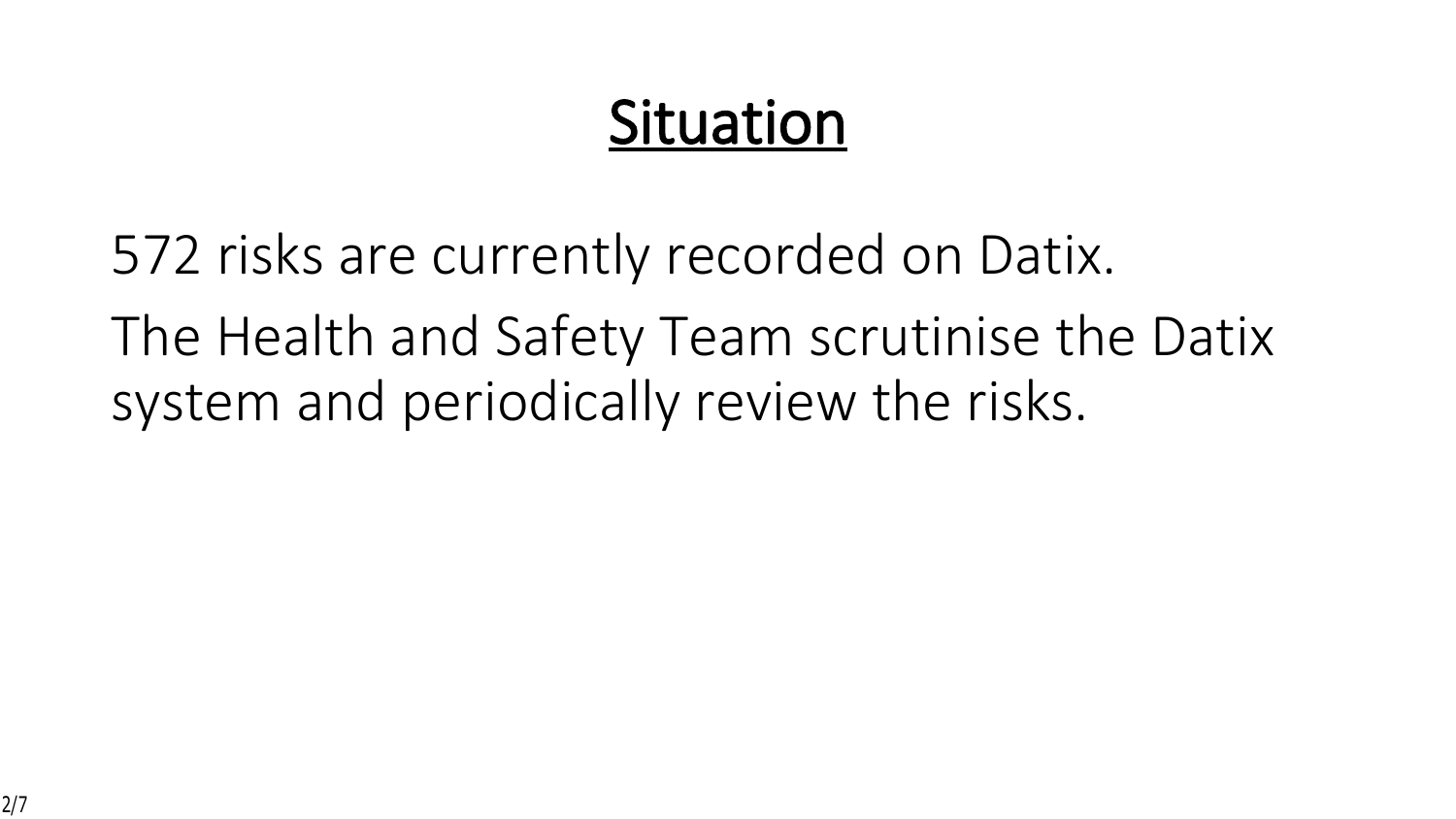# **Risk Register Domains**

| <b>Risk by Domain</b>               | <b>Number</b>  |
|-------------------------------------|----------------|
| Safety - Patient, staff or public   | 289            |
| Quality/Complaints/Audit            | 65             |
| Workforce/OD                        | 12             |
| <b>Statutory Duty/Inspections</b>   | 23             |
| <b>Adverse Publicity/Reputation</b> | $\overline{2}$ |
| <b>Business Objectives/Projects</b> | 32             |
| Finance                             | 36             |
| Service/Business/Interruption       | 113            |
|                                     |                |

Total 572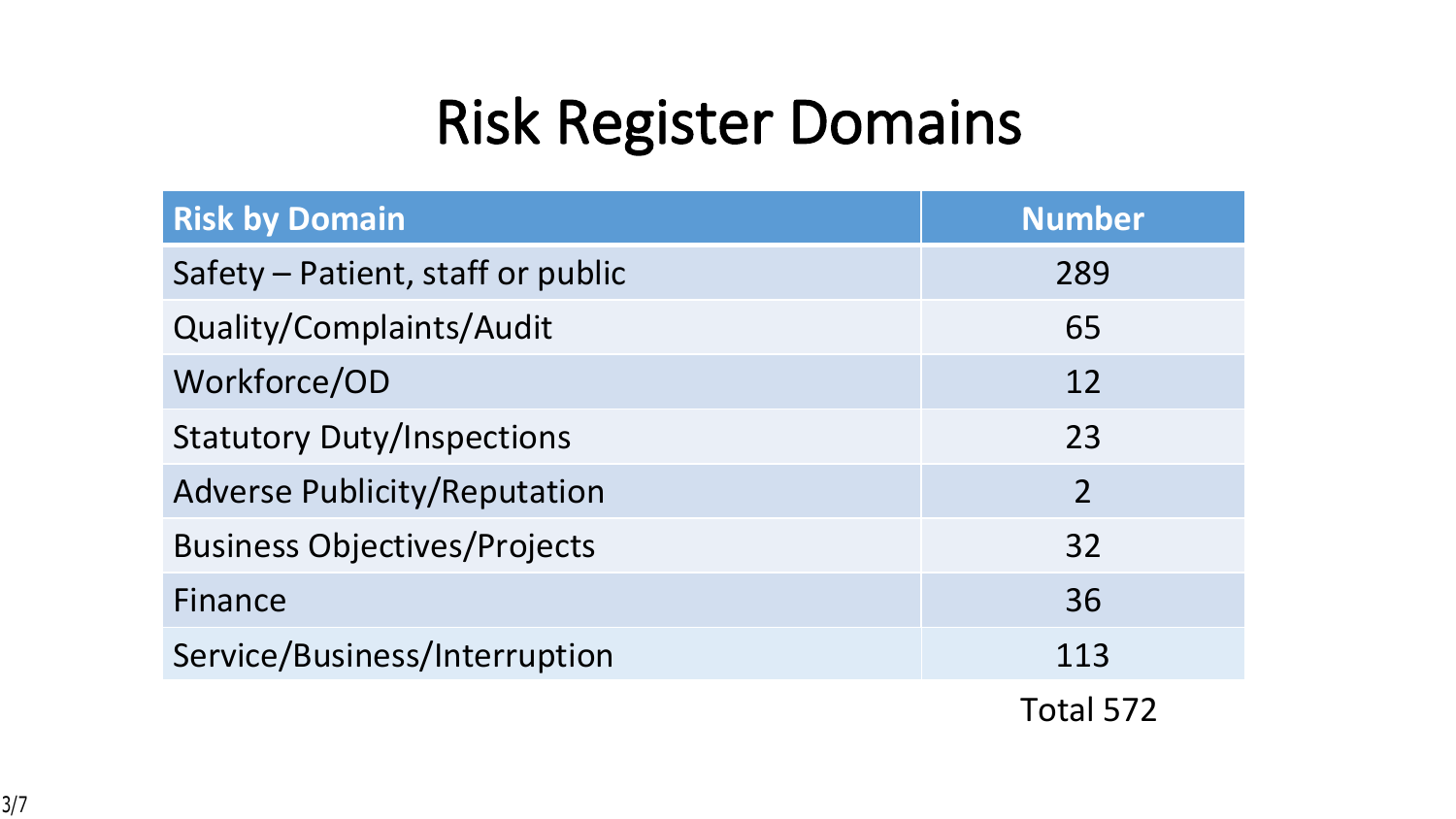# **Breakdown by Domain**

|                                               | <b>Total</b> | Safety-Patient/<br>staff/public | <b>Service/Business</b><br>/Interruption | <b>Statutory</b><br>duty/Inspections | <b>HSC Leading</b><br><b>Committee</b> |
|-----------------------------------------------|--------------|---------------------------------|------------------------------------------|--------------------------------------|----------------------------------------|
| <b>Corporate Level Risks</b>                  | 32           | 5                               | $\overline{4}$                           | $\overline{4}$                       | $\overline{2}$                         |
| Directorate Level Risks                       | 128          | 68                              | 8                                        | 8                                    | 11                                     |
| Service or Departmental<br><b>Level Risks</b> | 412          | 216                             | 101                                      | 11                                   | 35                                     |
| Archived/closed                               | 715          |                                 |                                          |                                      |                                        |
| <b>Other Domains</b>                          | <b>Total</b> |                                 |                                          |                                      |                                        |
| <b>Business objectives/projects</b>           | $\mathbf{1}$ |                                 |                                          |                                      |                                        |
| Quality/Complaints/Audit                      | $\mathbf 0$  |                                 |                                          |                                      |                                        |
| Workforce/OD                                  | $\mathbf{0}$ |                                 |                                          |                                      |                                        |
| Finance                                       | $\mathbf 0$  |                                 |                                          |                                      |                                        |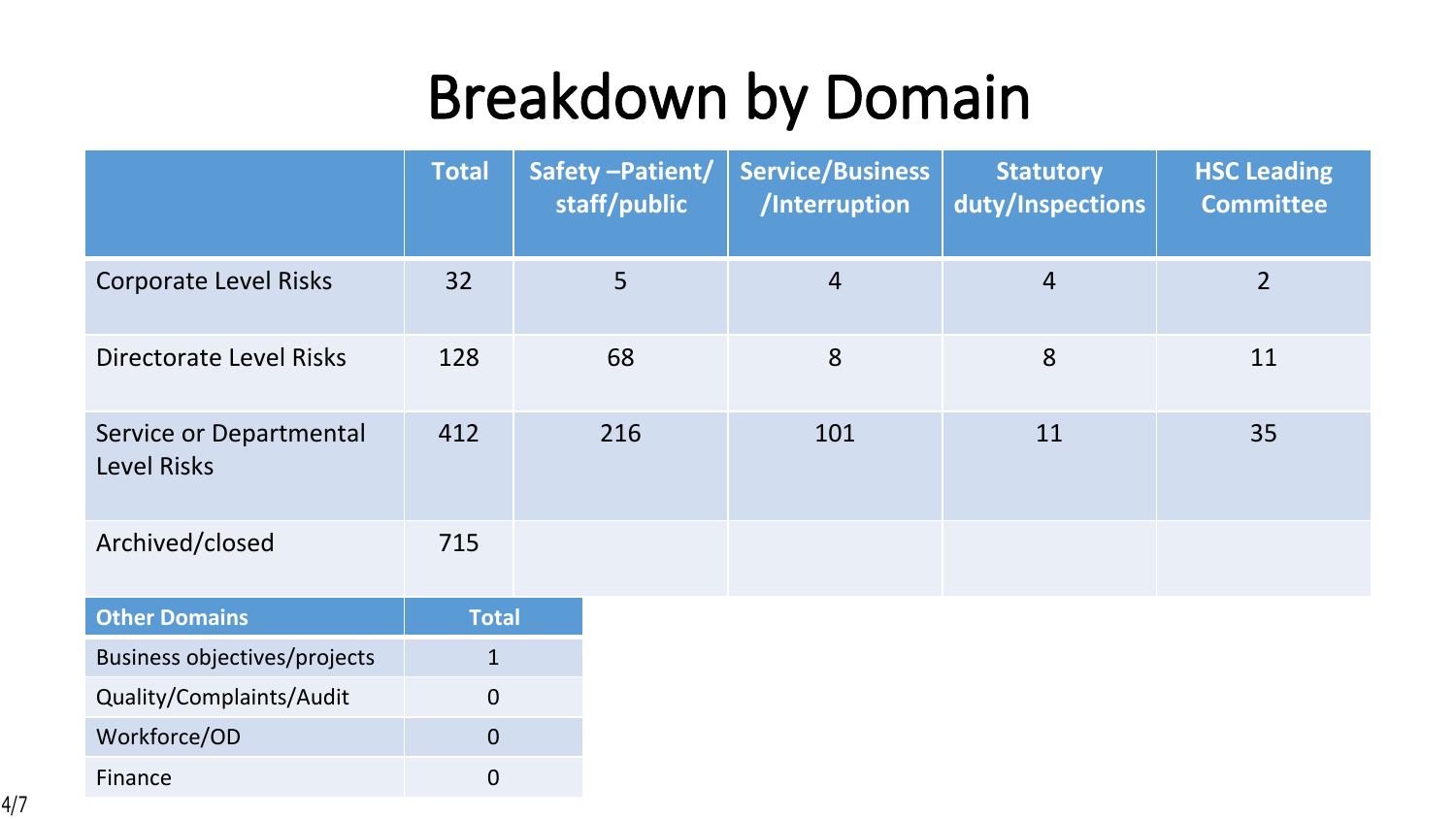# **HSC Leading Committee**

**There are currently 48 risks where the HSC is identified as the leading Committee** 

| <b>Corporate Level Risks</b>                                                | <b>Initial Risk</b><br><b>Score</b> | <b>Current Risk</b><br><b>Score</b> |
|-----------------------------------------------------------------------------|-------------------------------------|-------------------------------------|
| Increased COVID-19 infections from poor adherence to Social Distancing      | 20                                  | <b>107</b>                          |
| Failure to fully comply with the Regulatory Reform (Fire Safety) Order 2005 | 20                                  | 157                                 |

| <b>Service or Departmental Level Risks</b>                                                                                                                                                      | <b>Current Risk</b><br><b>Score</b> |
|-------------------------------------------------------------------------------------------------------------------------------------------------------------------------------------------------|-------------------------------------|
| 1 Estates and Facilities - bulk oxygen capacity<br>1 Carmarthenshire Community Nursing - risks associated with management of COVID-19                                                           | <b>EXTREME</b>                      |
| 26 - The majority (25) relate to Estates and Facilities Directorate - aging equipment and<br>estate, fire safety, electrical infrastructure, fire evacuation                                    | <b>HIGH</b>                         |
| 8 Moderate – 7 relate to Estates and Facilities Directorate primarily environmental hazards,<br>site - including slip, trip fall risks, storage, security, lone working, violence towards staff | <b>MODERATE</b>                     |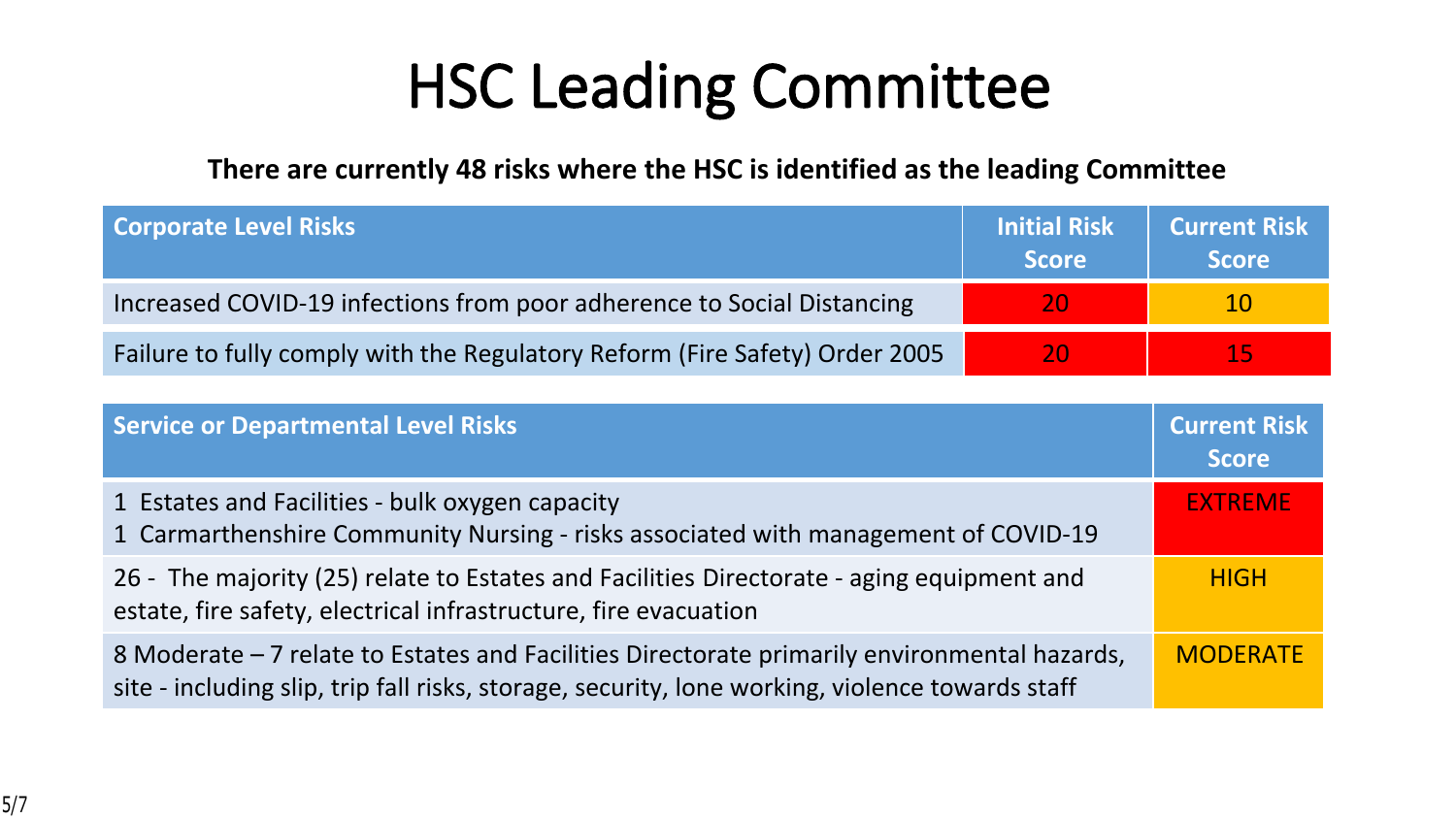# **Observations from Review**

- There are a number of risk register items which are split across several disciplines, e.g. storage of medical records and are allocated to one lead committee. There is a risk that key discussions are missed if only one element is focused on at committee level.
- Scrutiny by the H&S team requesting further justification of H&S risks or mitigation of risks are not forthcoming. Therefore, assurance that risks are being well managed or correctly allocated is not certain.
- Actions often state a business case is submitted, however no outcome is achieved.